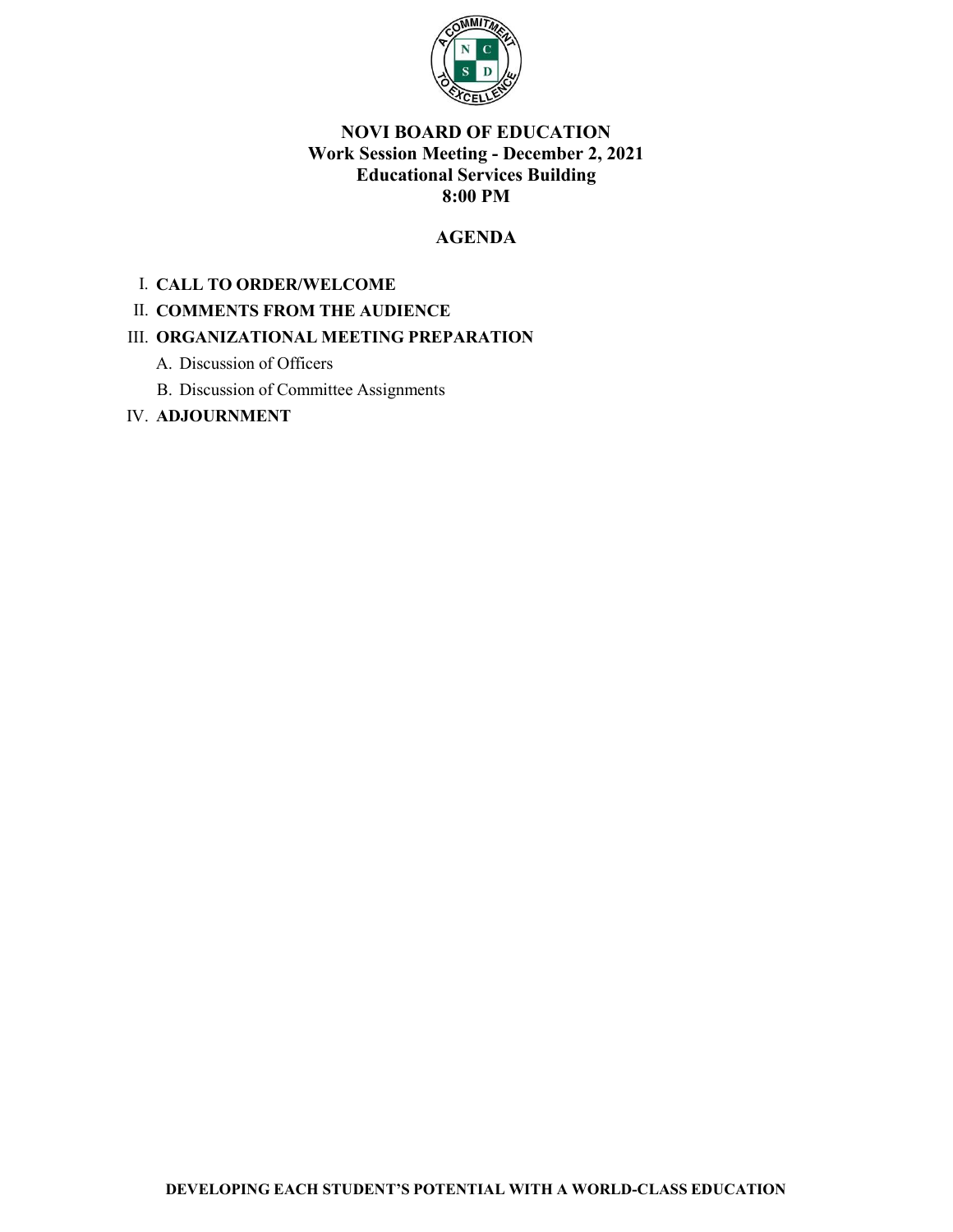## **BOARD OF EDUCATION NOVI COMMUNITY SCHOOL DISTRICT NOVI, MICHIGAN**

December 2, 2021

### **BOARD OF EDUCATION**

### **TOPIC**: Election of School Board Officers – WORK SHEET

The Board of Education elects officers annually not earlier than January 1st immediately following an election held on a November regular election date and not later than the first meeting in January.

| • President      |  |
|------------------|--|
| • Vice President |  |
| • Secretary      |  |
| • Treasurer      |  |

### **APPROVED AND RECOMMENDED FOR ELECTION OF OFFICERS**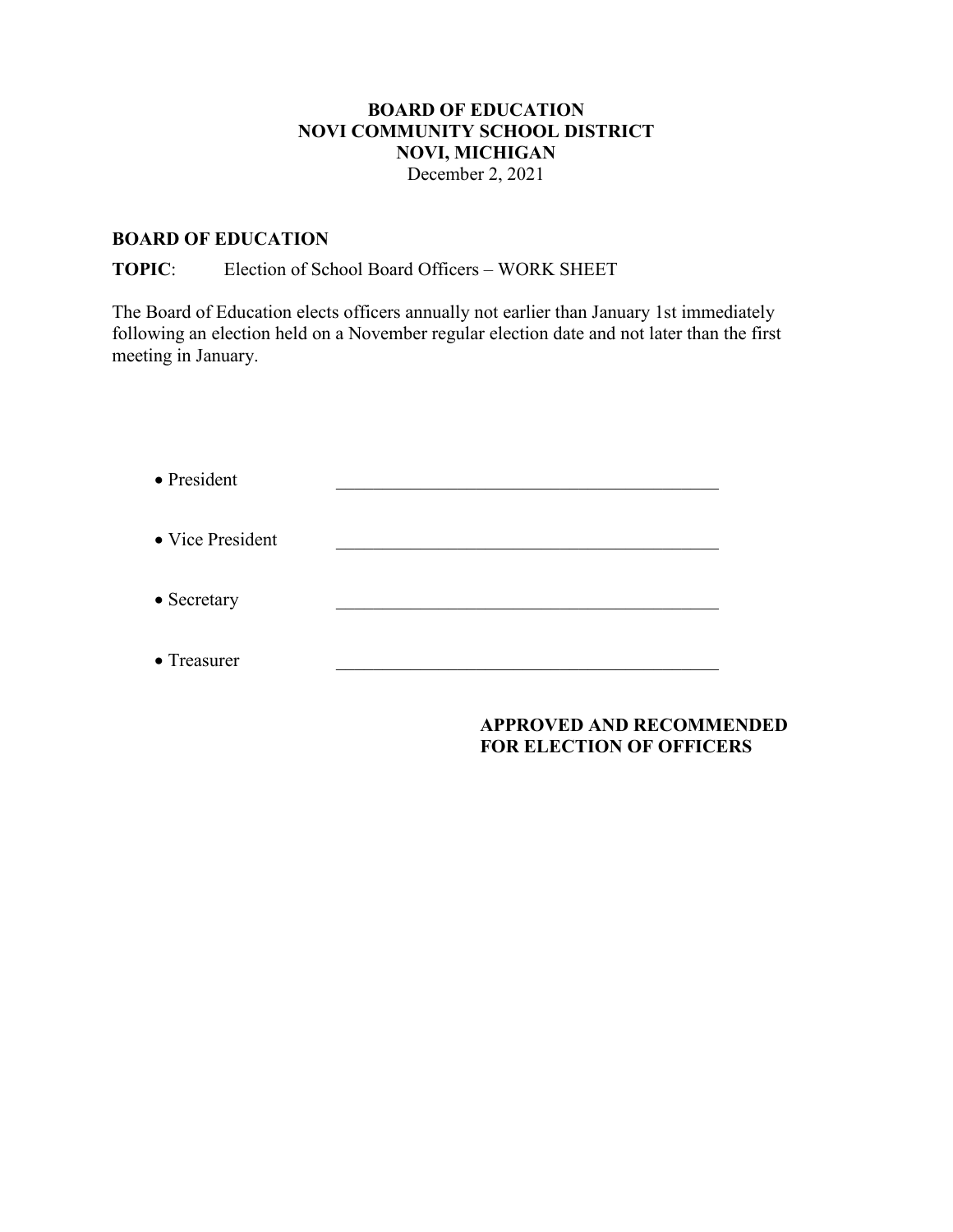# **Board Policy Manual 1001 - Election of Officers of the Board**

*Election of Officers of the Board* The President, Vice President, Treasurer and Secretary of the Board will be elected at the Board´s annual organizational meeting. The vote of a majority of the Board members elected and serving will be necessary for election to these offices. The elected officers will hold office for one year, and continue in office until their successors are chosen and take office. Board officers are eligible for reelection to their office.

**President** The President of the Board will preside at all meetings of the Board and conduct meetings in the manner prescribed by these Bylaws. The President will prepare the agenda for Board meetings in consultation with the Superintendent and may perform such other tasks as are reasonably necessary to facilitate Board meetings.

The President, or his/her designee, functions as the official spokesperson for the Board. The President will be the official recipient of correspondence directed to the Board and will provide copies of School District related correspondence to all other Board members and, in his/her discretion, to the Superintendent. Board members who receive School District related correspondence that was not addressed to the President will promptly provide a copy to the President.

The President will sign all papers and documents required by law or otherwise authorized by action of the Board.

The President, on behalf of the Board, is authorized to consult with the Superintendent and/or School District legal counsel prior to presentation of an issue to the full Board.

*Vice-President* The Vice-President of the Board will have the powers and duties of the President during the temporary absence or disability of the President. The Vice-President will also have such other powers and duties as the Board may from time to time determine.

*Treasurer* The Treasurer of the Board will sign all School District documents required by law or otherwise authorized by action of the Board and perform other duties required by law and/or assigned by the Board.

**Secretary** The Secretary of the Board or a District designee will be responsible for taking and keeping the Board minutes in conformity with applicable legal requirements and performing such other duties as the Board may from time to time determine.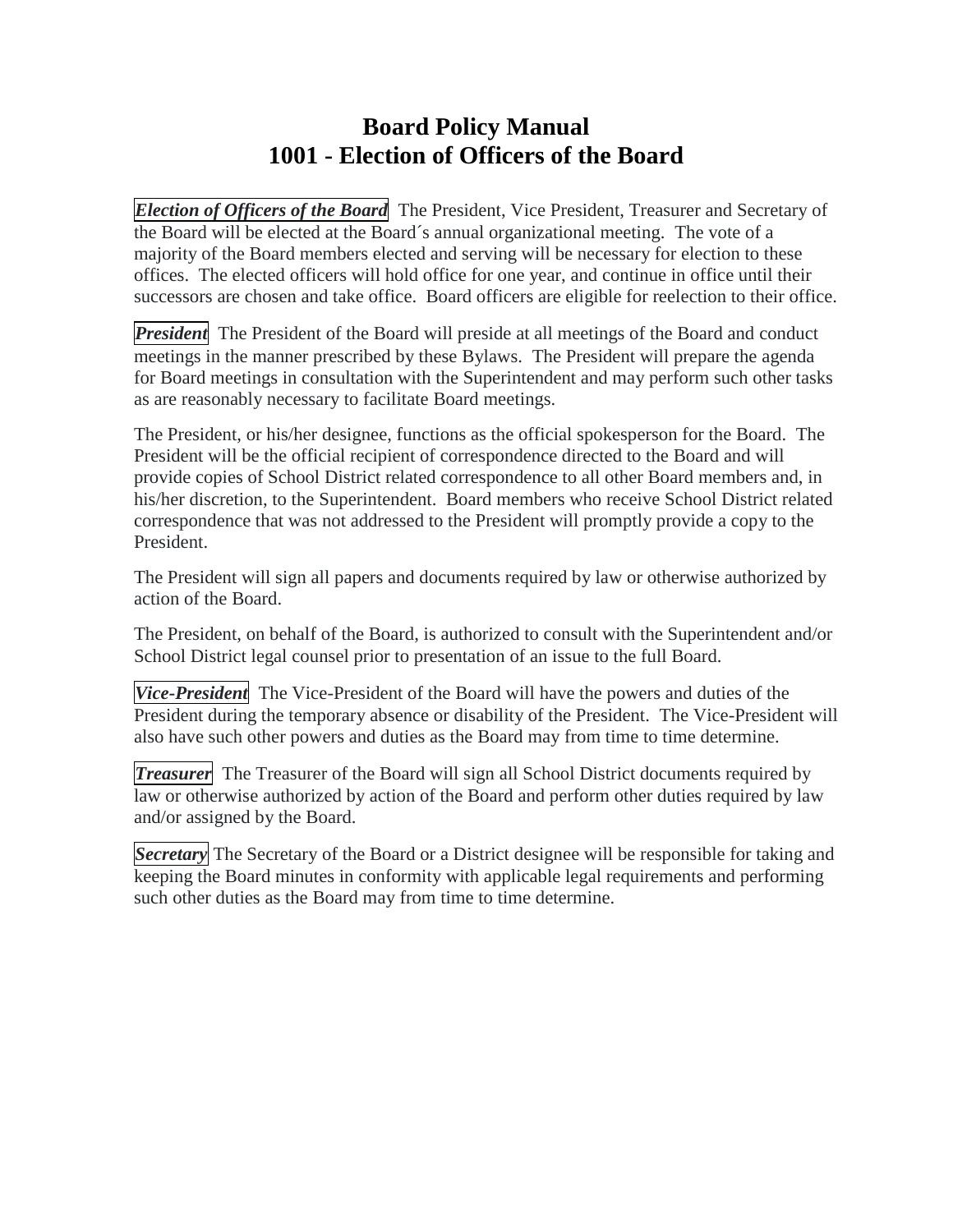# **Board Operating Procedures Elections of Officers**

## **Election of Officers**

The Board shall elect a President and Vice-President as well as a Secretary and Treasurer.

There will be a nominating committee of the whole that will meet in December prior to the January election of officers.

Election of officers shall be by a majority of the full Board. Where no such majority exists on the first ballot vote, a second vote shall be cast for the two (2) candidates who received the greatest number of ballot votes. Except for those appointed to fill a vacancy, officers shall serve for one (1) year and until their respective successors are elected and shall qualify. An officer may be removed for cause by a majority vote of the full Board. The Board shall fill a vacancy in any Board officer position within thirty (30) days of the occurrence of the vacancy.

## M.C.L. 380.11a

- A. Removal from consideration: An individual Board member may, by simple announcement, remove himself or herself from consideration for any or all offices of the Board.
- B. The Officers shall be President, Vice-President, Treasurer, and Secretary who shall be members of the Board. The Board may assign a district employee to provide clerical assistance to the Board. Board officers shall serve for a term of one year, or until a successor is elected. Officers may succeed themselves in office. Each officer shall perform any legal duties of the office and other duties, as required by the Board.
- C. At the first eligible public meeting of the Board after the Trustee and the term begins, the current Board President will ask for any Board officer nominations. Each office will be voted on separately by the Board.
- D. A vacancy among officers of the Board shall be filled by majority action of the Board.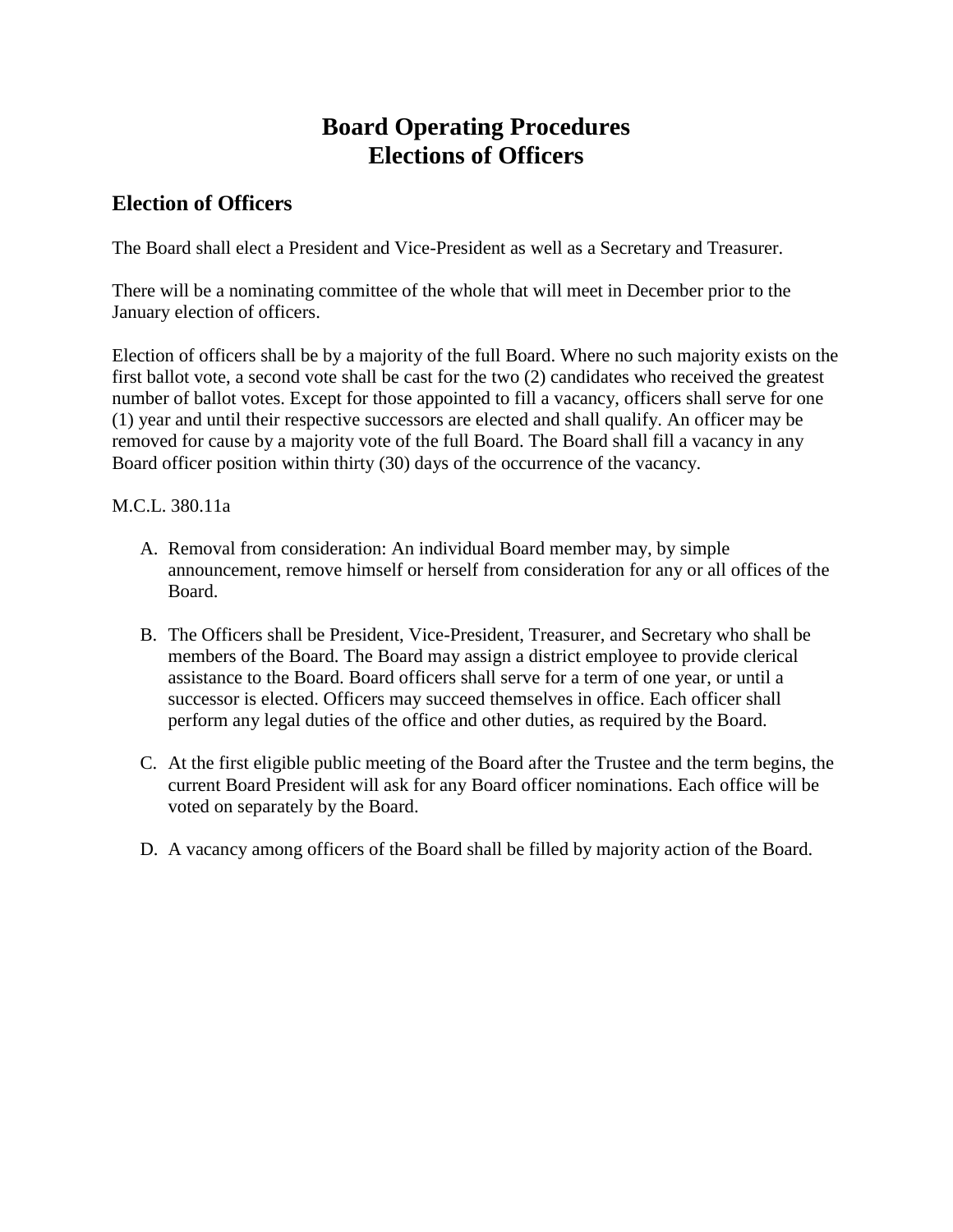2022 Assignments for Committees/representative/liaison positions

| Liaisons:                                                                                                                                                                                                                                                                                                                                                                                                                 |                                                                                       |  |
|---------------------------------------------------------------------------------------------------------------------------------------------------------------------------------------------------------------------------------------------------------------------------------------------------------------------------------------------------------------------------------------------------------------------------|---------------------------------------------------------------------------------------|--|
|                                                                                                                                                                                                                                                                                                                                                                                                                           |                                                                                       |  |
|                                                                                                                                                                                                                                                                                                                                                                                                                           |                                                                                       |  |
| <b>Standing Committees:</b><br><b>Board Governance and Policy:</b><br>2. $\frac{1}{2}$ $\frac{1}{2}$ $\frac{1}{2}$ $\frac{1}{2}$ $\frac{1}{2}$ $\frac{1}{2}$ $\frac{1}{2}$ $\frac{1}{2}$ $\frac{1}{2}$ $\frac{1}{2}$ $\frac{1}{2}$ $\frac{1}{2}$ $\frac{1}{2}$ $\frac{1}{2}$ $\frac{1}{2}$ $\frac{1}{2}$ $\frac{1}{2}$ $\frac{1}{2}$ $\frac{1}{2}$ $\frac{1}{2}$ $\frac{1}{2}$ $\frac{1}{2}$<br>$\overline{\mathbf{3}}$ . | Legislative:<br>1. _______________________________- chair<br>2. $\qquad \qquad$<br>3. |  |
| Finance:<br>$\frac{2}{3}$ .                                                                                                                                                                                                                                                                                                                                                                                               |                                                                                       |  |
| <b>Ad Hoc Committees:</b><br>Capital Projects:<br>2. $\qquad \qquad$<br>3.<br><u> 1989 - Andrea Branden, amerikan basar pada sebagai pertama di kecamatan pertama di kecamatan di kecamatan di</u>                                                                                                                                                                                                                        | <b>Superintendent Contract Committee:</b><br>1. ____________________________- chair   |  |
| Curriculum:<br>2.                                                                                                                                                                                                                                                                                                                                                                                                         | 3.                                                                                    |  |

DEI (Diversity, Equity, and Inclusion) Committee:

- 1. \_\_\_\_\_\_\_\_\_\_\_\_\_\_\_\_\_\_\_\_\_\_\_\_\_\_\_\_- chair
- 2. \_\_\_\_\_\_\_\_\_\_\_\_\_\_\_\_\_\_\_\_\_\_\_\_\_  $3. \ \ \boxed{\qquad}$
- 1. \_\_\_\_\_\_\_\_\_\_\_\_\_\_\_\_\_\_\_\_- chair 2. \_\_\_\_\_\_\_\_\_\_\_\_\_\_\_\_\_\_\_\_\_\_\_\_\_

Build Naming Committee:

3. \_\_\_\_\_\_\_\_\_\_\_\_\_\_\_\_\_\_\_\_\_\_\_\_\_

 $3.$   $\frac{1}{2}$   $\frac{1}{2}$   $\frac{1}{2}$   $\frac{1}{2}$   $\frac{1}{2}$   $\frac{1}{2}$   $\frac{1}{2}$   $\frac{1}{2}$   $\frac{1}{2}$   $\frac{1}{2}$   $\frac{1}{2}$   $\frac{1}{2}$   $\frac{1}{2}$   $\frac{1}{2}$   $\frac{1}{2}$   $\frac{1}{2}$   $\frac{1}{2}$   $\frac{1}{2}$   $\frac{1}{2}$   $\frac{1}{2}$   $\frac{1}{2}$   $\frac{1}{$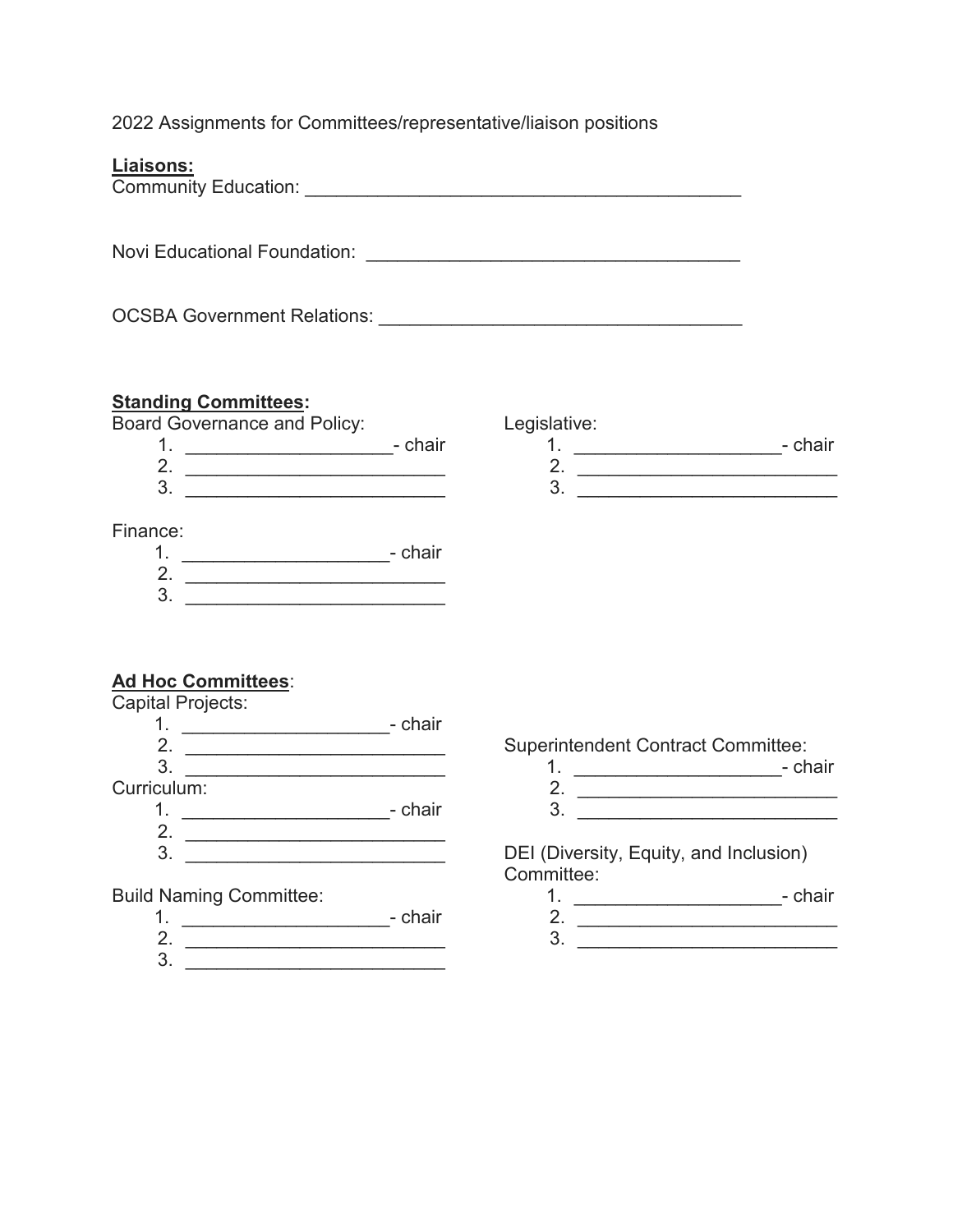2020-21 Assignments for Committees/representative/liaison positions

### **Liaisons:**

Community Education: Mary Ann Roney

Novi Educational Foundation: Tom Smith

OCSBA Government Relations Kathy Hood

### **Standing Committees:**

Board Governance and Policy:

- 1. Paul Cook chair
- 2. Tom Smith
- 3. Danielle Ruskin

### Finance:

- 1. Kathy Hood chair
- 2. Bobbie Murphy
- 3. Mary Ann Roney

### Legislative:

- 1. Bobbie Murphy chair
- 2. Kathy Hood
- 3. Mary Ann Roney

### **Ad Hoc Committees**:

Capital Projects:

- 1. Willy Mena chair
- 2. Paul Cook
- 3. Danielle Ruskin

Curriculum:

- 1. Mary Ann Roney Chair
- 2. Willy Mena
- 3. Tom Smith

### Build Naming Committee:

- 1. Paul Cook Chair
- 2. Kathy Hood
- 3. Willy Mena

Superintendent Contract Committee:

- 1. Tom Smith Chair
- 2. Willy Mena
- 3. Bobbie Murphy

DEI (Diversity, Equity, and Inclusion) Committee:

- 1. Danielle Ruskin Chair
- 2. Mary Ann Roney
- 3. Willy Mena